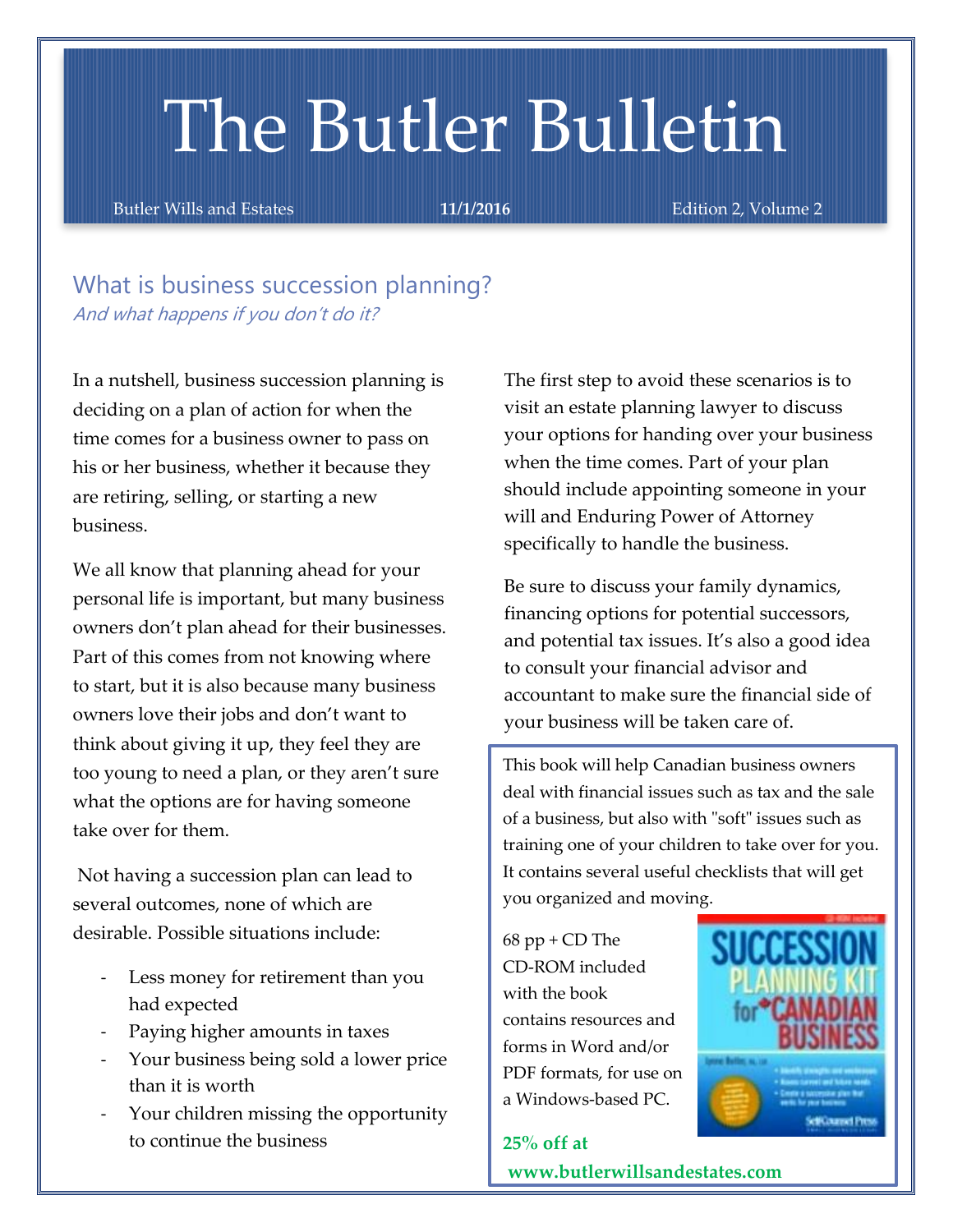# **Clients with limited mobility**

Most professionals don't do house calls anymore, but just about every week we get a call from someone who needs help with a wills and estates issue but isn't able to travel to visit a lawyer.

Quite often this is due to illness or physical disability, but we've also heard from adult children calling for a parent who has Alzheimer's and is more comfortable in his or her own home.

When this happens we are happy to accommodate the needs of our clients. We visit clients in their homes or in the hospital for no additional charges. There are no extra fees for travel or for a home visit. If you would like to talk to a lawyer about a wills and estates question but have difficulty travelling, let us know. We'd be happy to talk to you about your options.

# MEMORANDUM TO TRUSTEE

Every now and then a client will ask about leaving personal messages in his or her estate planning documents. Often these messages are intended to be given to a spouse or child. No matter who it is for, writing a personal letter is a great option for leaving last words for your loved ones.

When these letters are for an executor, they are referred to as a "Memorandum to Trustee", and usually include particular things you would like your Executor to do, such as continuing to pay for specific things for your children while their inheritance is in trust, or providing an explanation to your beneficiaries in your own words as to how you selected specific gifts.

It's best to discuss the contents of these kinds of letters with your wills and estates lawyer before you write one. Without the advice of a lawyer, there can be unintended consequences, such as:

- Contradicting your will;
- Confusing your executor as to what he or she is supposed to do; - Accidentally making the letter into a will, thereby invalidating the will the letter is meant to accompany.

Letters that contain only personal sentiments, such as expressions of love or appreciation, can be written without the input of your lawyer. These letters are a wonderful way to express yourself to your friends and family.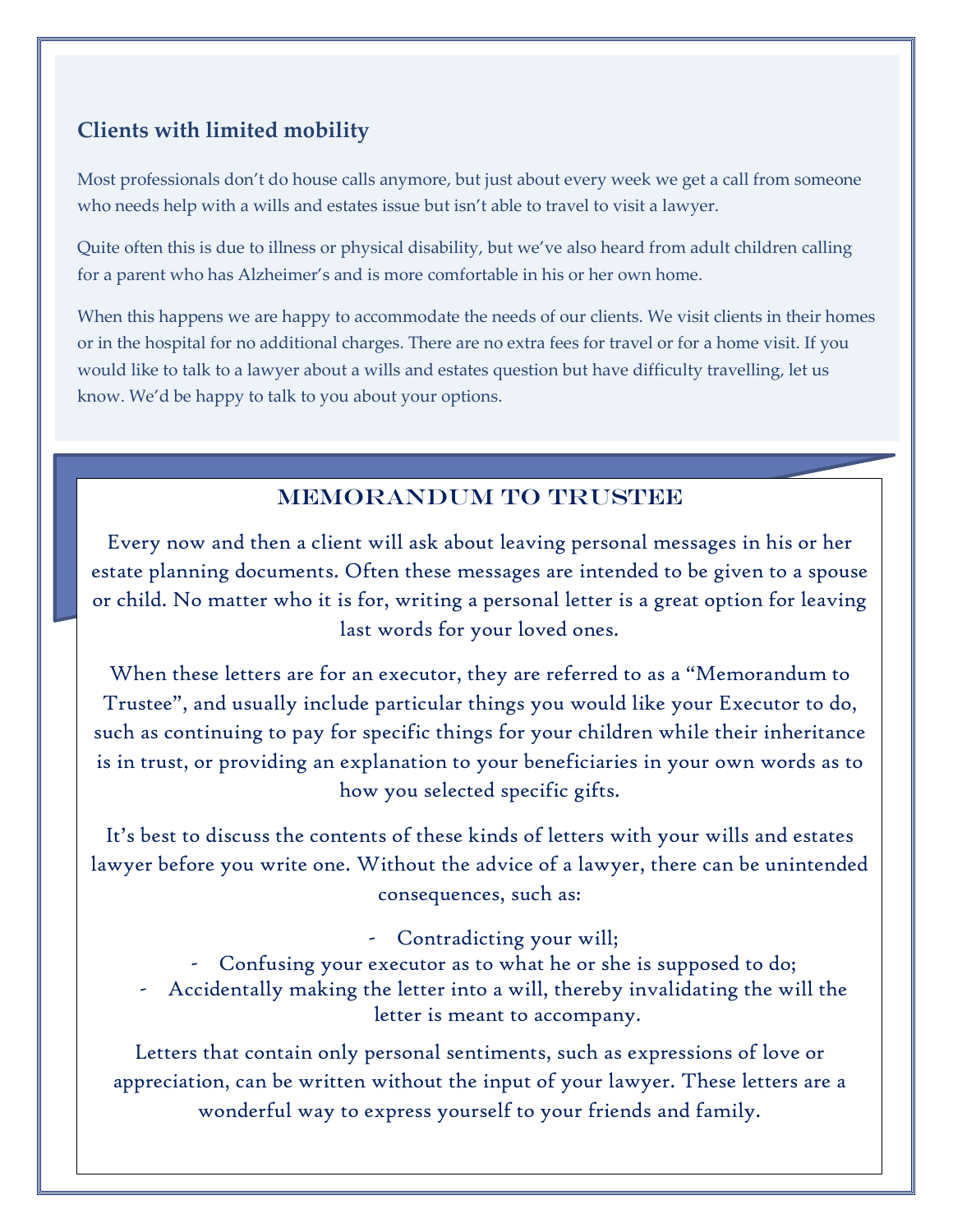#### November 3 Executor Boot Camp

\$50 per person

What's required for being an executor? What do you need to do and keep track of? What happens if you make a mistake, and how do you fix it? Executor Boot Camp answers all of these questions and more. This two-hour seminar will provide you with the information you need to act as an efficient, accountable, and effective executor. The topics covered include whether or not you need to get probate, tips and traps, how to stay out of trouble (including personal liability), where to start, and common errors executors make.

*Space is limited as this seminar has an interactive component.*

#### Wills Week Was a Success!  $\bullet$   $\bullet$   $\bullet$

Our second annual Wills Week was even better than the first. We'd like to say a great big "thank you" to Gregory Youden and CIBC for providing the space for the seminar and the refreshments, as well as handing out a ton of information about using a trust company in your estate planning.

If you have a suggestion for next year's event, let us know!

#### WHAT SHOULD BE INCLUDED IN AN executor's accounting?

When the executor is ready to wrap up an estate, he or she provides the residuary beneficiaries with a written summary of every financial transaction related to the estate.

Since there is no standard format for an accounting, what should be included?

1- The inventory.

The inventory is meant to be a snapshot of everything the deceased person owned at the time they passed away, and is one of the first things the executor needs to do.

Without the inventory, nobody knows what is in the estate or what it was worth when the person passed.

2- Everything that was paid out.

This includes dollar amounts for things like bills the deceased person had, expenses incurred by the executor, and what is to be paid to the beneficiaries and the executor.

The expenses should clearly indicate how much was paid to whom, and when.

3- Everything that came in.

Money can come from several sources, including the sale of the house or vehicle, bank accounts, cashing in investments, etc.

Just like the money going out, this should include details such as a description of what was sold, when, which account was closed, and so on.

The majority of executors don't provide copies of every invoice and receipt automatically. However, any residuary beneficiary has the right to see them since it directly impacts how much their inheritance will be.

# LISTEN FOR US ON VOCM WEEKDAYS AT 1:30!